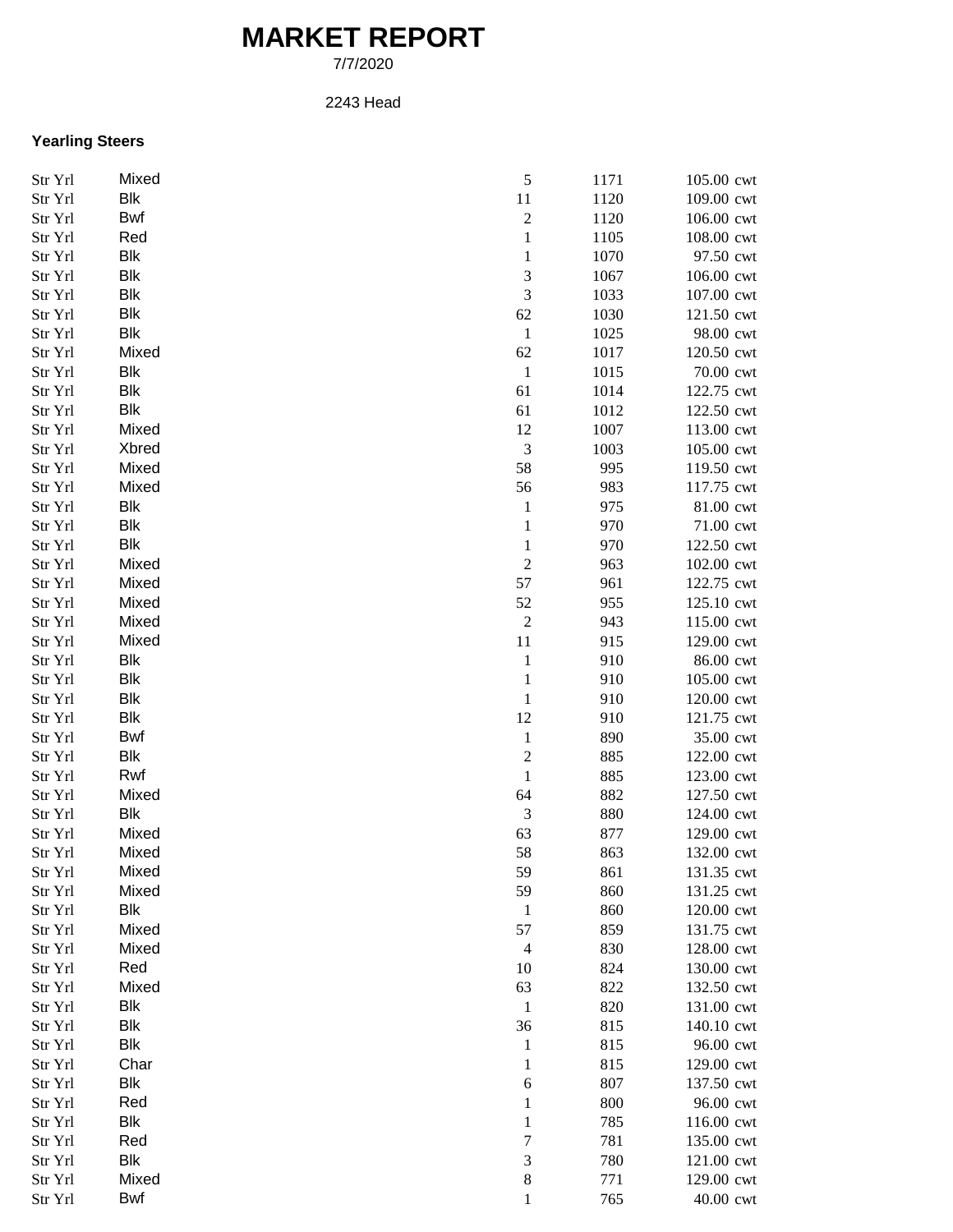| Str Yrl             | <b>Blk</b> | 4                       | 751 | 136.50 cwt |
|---------------------|------------|-------------------------|-----|------------|
| Str Yrl             | Xbred      | $\mathbf{1}$            | 745 | 94.00 cwt  |
| Str Yrl             | Bwf        | $\mathbf{1}$            | 740 | 130.00 cwt |
| Str Yrl             | <b>Blk</b> | 3                       | 735 | 117.00 cwt |
| Str Yrl             | Char       | $\mathbf 1$             | 735 | 120.00 cwt |
| Str Yrl             | Mixed      | 6                       | 734 | 136.00 cwt |
| Str Yrl             | <b>Blk</b> | $\mathbf{1}$            | 725 | 30.00 cwt  |
| Str Yrl             | Xbred      | $\mathbf{1}$            | 725 | 111.00 cwt |
| Str Yrl             | <b>Bwf</b> | 5                       | 723 | 142.00 cwt |
| Str Yrl             | <b>Blk</b> | $\mathbf{1}$            | 715 | 113.00 cwt |
| Str Yrl             | Mixed      | $\mathbf{1}$            | 715 | 1.00 cwt   |
| Str Yrl             | Bwf        | $\mathbf{1}$            | 690 | 136.00 cwt |
| Str Yrl             | <b>Blk</b> | 13                      | 687 | 145.25 cwt |
| Str Yrl             | Mixed      | $\sqrt{2}$              | 685 | 141.00 cwt |
| Str Yrl             | <b>Blk</b> | $\overline{\mathbf{c}}$ | 685 | 135.00 cwt |
| Str Yrl             | Mixed      | $\boldsymbol{2}$        | 678 | 140.00 cwt |
| Str Yrl             | Red        | 8                       | 676 | 146.00 cwt |
|                     | Blk        |                         |     |            |
| Str Yrl             |            | 8                       | 671 | 147.50 cwt |
| Str Yrl             | Red        | 3                       | 663 | 144.00 cwt |
| Str Yrl             | Blk        | $\overline{\mathbf{c}}$ | 615 | 156.00 cwt |
| Str Yrl             | Mixed      | $\overline{4}$          | 611 | 144.00 cwt |
| Str Yrl             | Red        | $\mathbf{1}$            | 610 | 39.00 cwt  |
| Str Yrl             | Char       | $\mathbf{1}$            | 600 | 115.00 cwt |
| Str Yrl             | Mixed      | 3                       | 598 | 152.00 cwt |
| Str Yrl             | Blk        | 5                       | 597 | 155.00 cwt |
| Str Yrl             | Mixed      | 55                      | 594 | 164.00 cwt |
| Str Yrl             | Blk        | 3                       | 587 | 149.00 cwt |
| Str Yrl             | <b>Blk</b> | $\mathfrak{Z}$          | 580 | 159.00 cwt |
| Str Yrl             | Dairy      | $\mathbf{1}$            | 580 | 28.00 cwt  |
| Str Yrl             | <b>Blk</b> | $\mathbf{1}$            | 575 | 31.00 cwt  |
| Str Yrl             | Mixed      | $\boldsymbol{2}$        | 555 | 143.00 cwt |
| Str Yrl             | Xbred      | 3                       | 538 | 51.00 cwt  |
| Str Yrl             | <b>Blk</b> | 12                      | 537 | 174.00 cwt |
| Str Yrl             | Char       | $\overline{c}$          | 533 | 148.00 cwt |
| Str Yrl             | Blk        | $\mathbf{1}$            | 530 | 125.00 cwt |
| Str Yrl             | Xbred      | $\mathbf{1}$            | 530 | 60.00 cwt  |
| Str Yrl             | Bwf        | $\mathbf{1}$            | 525 | 175.00 cwt |
| Str Yrl             | Bwf        | $\mathbf{1}$            | 525 | 80.00 cwt  |
| Str Yrl             | <b>Blk</b> | $\mathbf{1}$            | 505 | 146.00 cwt |
| Str Yrl             | <b>Blk</b> | $\mathbf{1}$            | 485 | 161.00 cwt |
| Str Yrl             | Mixed      | 11                      | 484 | 167.00 cwt |
| Str Yrl             | <b>Blk</b> | $\overline{c}$          | 460 | 159.00 cwt |
| Str Yrl             | Mixed      | $\,8\,$                 | 446 | 162.00 cwt |
| Str Yrl             | Dairy      | $\mathbf{1}$            | 445 | 37.00 cwt  |
| Str Yrl             | Mixed      | 6                       | 438 | 162.00 cwt |
| Str Yrl             | <b>Blk</b> | $\sqrt{2}$              | 410 | 149.00 cwt |
| Str Yrl             | Blk        | 1                       | 400 | 110.00 cwt |
| Str Yrl             | Red        | 1                       | 390 | 164.00 cwt |
| Str Yrl             | Mixed      |                         | 330 |            |
|                     | <b>Blk</b> | 4                       |     | 179.00 cwt |
| Str Yrl             |            | 4                       | 328 | 184.00 cwt |
| <b>Steer Calves</b> |            |                         |     |            |
| Str Calf            | Blk        | 23                      | 688 | 133.50 cwt |
| Str Calf            | <b>Blk</b> | $\overline{c}$          | 683 | 143.00 cwt |
| Str Calf            | <b>Bwf</b> | $\mathbf{1}$            | 670 | 139.00 cwt |
| Str Calf            | Mixed      | $\sqrt{ }$              | 661 | 129.00 cwt |
| Str Calf            | Mixed      | 57                      | 633 | 144.00 cwt |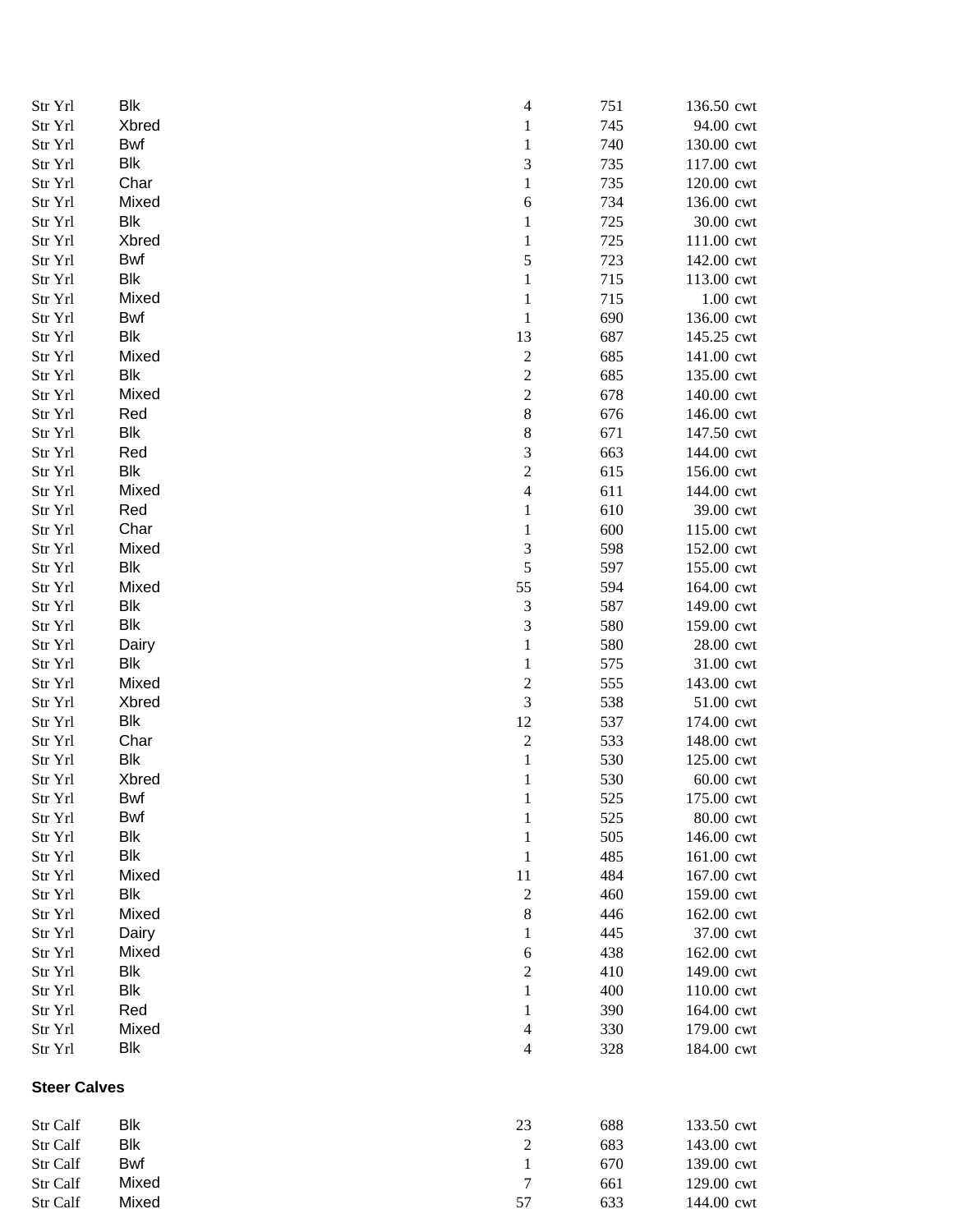| Str Calf                | <b>Blk</b> | 5                        | 604  | 135.00 cwt |
|-------------------------|------------|--------------------------|------|------------|
| Str Calf                | <b>Blk</b> | 5                        | 583  | 141.00 cwt |
| Str Calf                | <b>Blk</b> | 6                        | 546  | 68.00 cwt  |
| Str Calf                | Bwf        | 3                        | 533  | 159.00 cwt |
| Str Calf                | Char       | $\mathbf{1}$             | 455  | 97.00 cwt  |
| Str Calf                | <b>Blk</b> | $\mathbf{1}$             | 450  | 140.00 cwt |
| Str Calf                | <b>Blk</b> | $\mathbf{1}$             | 440  | 153.00 cwt |
| Str Calf                | <b>Blk</b> | $\mathbf{1}$             | 425  | 148.00 cwt |
| Str Calf                | <b>Blk</b> | $\overline{4}$           | 424  | 157.00 cwt |
| Str Calf                | <b>Blk</b> | $\mathbf{1}$             | 400  | 133.00 cwt |
| Str Calf                | <b>Blk</b> | 3                        | 363  | 107.00 cwt |
| Str Calf                | Blk        | $\mathbf{1}$             | 295  | 500.00 hd  |
| Str Calf                | Red        | $\mathbf{1}$             | 295  | 470.00 hd  |
| Str Calf                | <b>Blk</b> | $\mathbf{1}$             | 275  | 100.00 hd  |
| Str Calf                | <b>Blk</b> | $\mathbf{1}$             | 265  | 480.00 hd  |
| Str Calf                | <b>Blk</b> | $\mathbf{1}$             | 265  | 360.00 hd  |
| <b>Yearling Heifers</b> |            |                          |      |            |
| Hfr Yrl                 | Mixed      | $\overline{4}$           | 1209 | 59.00 cwt  |
| Hfr Yrl                 | <b>Blk</b> | $\mathfrak{Z}$           | 1082 | 950.00 hd  |
| Hfr Yrl                 | <b>Blk</b> | 5                        | 1034 | 1035.00 hd |
| Hfr Yrl                 | <b>Blk</b> | 6                        | 1023 | 1050.00 hd |
| Hfr Yrl                 | <b>Blk</b> | 11                       | 1022 | 1000.00 hd |
| Hfr Yrl                 | Mixed      | 3                        | 997  | 101.00 cwt |
| Hfr Yrl                 | <b>Blk</b> | $\,8\,$                  | 993  | 1050.00 hd |
| Hfr Yrl                 | Mixed      | 5                        | 981  | 102.00 cwt |
| Hfr Yrl                 | <b>Blk</b> | $\mathfrak{Z}$           | 935  | 109.00 cwt |
| Hfr Yrl                 | Xbred      | $\mathbf{1}$             | 915  | 77.00 cwt  |
| Hfr Yrl                 | Mixed      | 28                       | 887  | 113.50 cwt |
| Hfr Yrl                 | <b>Blk</b> | $\mathbf{1}$             | 880  | 65.00 cwt  |
| Hfr Yrl                 | <b>Blk</b> | 6                        | 872  | 111.00 cwt |
| Hfr Yrl                 | Mixed      | 54                       | 838  | 117.00 cwt |
| Hfr Yrl                 | <b>Blk</b> | $\mathbf{1}$             | 825  | 89.00 cwt  |
| Hfr Yrl                 | <b>Blk</b> | $\mathbf{1}$             | 825  | 80.00 cwt  |
| Hfr Yrl                 | Mixed      | 55                       | 812  | 120.25 cwt |
| Hfr Yrl                 | Mixed      | 48                       | 804  | 121.00 cwt |
| Hfr Yrl                 | Blk        | $\mathbf{1}$             | 795  | 119.00 cwt |
| Hfr Yrl                 | Rwf        | $\mathbf{1}$             | 775  | 113.00 cwt |
| Hfr Yrl                 | Mixed      | 39                       | 763  | 128.75 cwt |
| Hfr Yrl                 | <b>Blk</b> | $\mathbf{1}$             | 755  | 114.00 cwt |
| Hfr Yrl                 | <b>Blk</b> | $\overline{c}$           | 748  | 125.00 cwt |
| Hfr Yrl                 | <b>Blk</b> | $\tau$                   | 744  | 124.00 cwt |
| Hfr Yrl                 | Blk        | 1                        | 740  | 77.50 cwt  |
| Hfr Yrl                 | <b>Blk</b> | 10                       | 732  | 128.00 cwt |
| Hfr Yrl                 | <b>Blk</b> | $\mathbf{1}$             | 725  | 122.00 cwt |
| Hfr Yrl                 | Mixed      | 4                        | 716  | 121.00 cwt |
| Hfr Yrl                 | Bwf        | 1                        | 715  | 85.00 cwt  |
| Hfr Yrl                 | Mixed      | 8                        | 690  | 128.00 cwt |
| Hfr Yrl                 | Blk        | 1                        | 690  | 120.00 cwt |
| Hfr Yrl                 | Blk        | $\overline{\mathcal{A}}$ | 676  | 126.00 cwt |
| Hfr Yrl                 | <b>Blk</b> | $\mathbf{1}$             | 665  | 120.00 cwt |
| Hfr Yrl                 | Mixed      | 10                       | 658  | 132.00 cwt |
| Hfr Yrl                 | <b>Blk</b> | $\mathbf{1}$             | 650  | 126.00 cwt |
| Hfr Yrl                 | Dairy      | 3                        | 642  | 49.00 cwt  |
| Hfr Yrl                 | <b>Blk</b> | $\sqrt{2}$               | 625  | 126.00 cwt |
| Hfr Yrl                 | Xbred      | $\overline{4}$           | 613  | 23.00 cwt  |
| Hfr Yrl                 | <b>Blk</b> | 1                        | 610  | 119.00 cwt |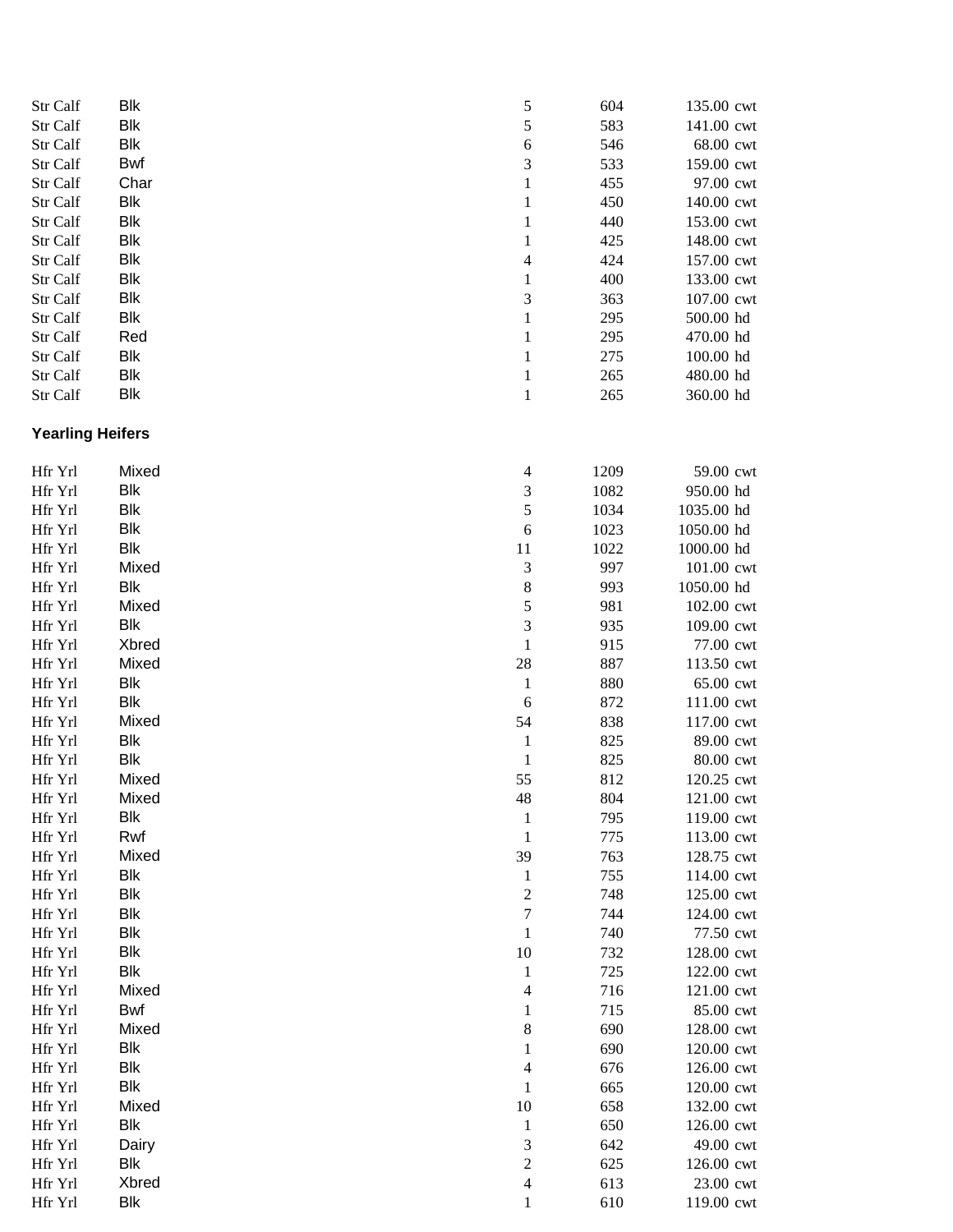| Hfr Yrl              | Mixed      | 34                       | 577 | 135.50 cwt |
|----------------------|------------|--------------------------|-----|------------|
| Hfr Yrl              | Xbred      | $\mathbf{1}$             | 575 | 80.00 cwt  |
| Hfr Yrl              | Mixed      | $\overline{4}$           | 564 | 136.00 cwt |
| Hfr Yrl              | <b>Blk</b> | 3                        | 563 | 126.00 cwt |
| Hfr Yrl              | <b>Blk</b> | 9                        | 556 | 138.00 cwt |
| Hfr Yrl              | <b>Blk</b> | $\overline{\mathcal{L}}$ | 521 | 143.50 cwt |
| Hfr Yrl              | <b>Blk</b> | 1                        | 520 | 34.00 cwt  |
| Hfr Yrl              | Blk        | $\mathbf{1}$             | 505 | 130.00 cwt |
| Hfr Yrl              | Mixed      | $\boldsymbol{2}$         | 488 | 142.00 cwt |
| Hfr Yrl              | Blk        | 1                        | 485 | 130.00 cwt |
| Hfr Yrl              | Blk        | $\mathbf{1}$             | 480 | 130.00 cwt |
| Hfr Yrl              | Blk        | $\mathbf{1}$             | 480 | 50.00 cwt  |
| Hfr Yrl              | Bwf        | $\mathbf{1}$             | 475 | 136.00 cwt |
| Hfr Yrl              | Blk        | 5                        | 471 | 140.00 cwt |
| Hfr Yrl              | Mixed      | 6                        | 448 | 145.50 cwt |
| Hfr Yrl              | Red        | $\mathbf{1}$             | 445 | 131.00 cwt |
| Hfr Yrl              | Blk        | $\boldsymbol{7}$         | 438 | 145.00 cwt |
| Hfr Yrl              | Blk        | 1                        | 430 | 127.00 cwt |
| Hfr Yrl              | <b>Blk</b> | 1                        | 425 | 138.00 cwt |
| Hfr Yrl              | Mixed      | $\overline{c}$           | 395 | 142.00 cwt |
| Hfr Yrl              | <b>Blk</b> | $\overline{c}$           | 348 | 157.00 cwt |
| Hfr Yrl              | Bwf        | $\overline{4}$           | 326 | 151.00 cwt |
| <b>Heifer Calves</b> |            |                          |     |            |
| Hfr Calf             | <b>Blk</b> | $\overline{4}$           | 730 | 123.00 cwt |
| Hfr Calf             | <b>Blk</b> | 17                       | 664 | 123.00 cwt |
| Hfr Calf             | <b>Blk</b> | 5                        | 604 | 125.00 cwt |
| Hfr Calf             | Mixed      | $\overline{4}$           | 604 | 88.00 cwt  |
| Hfr Calf             | Mixed      | 54                       | 599 | 127.50 cwt |
| Hfr Calf             | <b>Blk</b> | 10                       | 588 | 128.00 cwt |
| Hfr Calf             | Blk        | $\overline{c}$           | 585 | 122.00 cwt |
| Hfr Calf             | Mixed      | $\overline{c}$           | 583 | 300.00 hd  |
| Hfr Calf             | <b>Blk</b> | $\mathbf{1}$             | 560 | 124.00 cwt |
| Hfr Calf             | Mixed      | 8                        | 551 | 123.50 cwt |
| Hfr Calf             | Mixed      | $\overline{4}$           | 550 | 133.00 cwt |
| Hfr Calf             | <b>Blk</b> | $\overline{\mathbf{c}}$  | 523 | 129.00 cwt |
| Hfr Calf             | Blk        | $\overline{c}$           | 488 | 143.00 cwt |
| Hfr Calf             | Mixed      | $\overline{\mathcal{L}}$ | 461 | 134.00 cwt |
| Hfr Calf             | Blk        | $\boldsymbol{2}$         | 450 | 132.00 cwt |
| Hfr Calf             | Blk        | $\mathbf{1}$             | 435 | 135.00 cwt |
| <b>Hfr</b> Calf      | <b>Blk</b> | $\boldsymbol{2}$         | 433 | 100.00 cwt |
| Hfr Calf             | Mixed      | 6                        | 428 | 141.00 cwt |
| Hfr Calf             | Rwf        | 1                        | 425 | 130.00 cwt |
| Hfr Calf             | Red        | 1                        | 425 | 120.00 cwt |
| Hfr Calf             | Blk        | $\mathbf{1}$             | 360 | 50.00 cwt  |
| Hfr Calf             | Char       | 3                        | 353 | 475.00 hd  |
| Hfr Calf             | Blk        | $\overline{2}$           | 313 | 138.00 cwt |
| Hfr Calf             | Xbred      | $\mathbf{1}$             | 305 | 250.00 hd  |
| Hfr Calf             | <b>Blk</b> | $\mathbf{1}$             | 305 | 133.00 cwt |
| Hfr Calf             | <b>Blk</b> | 1                        | 300 | 350.00 hd  |
| Hfr Calf             | <b>Blk</b> | $\mathbf{1}$             | 275 | 285.00 hd  |
| Hfr Calf             | Bwf        | $\mathbf{1}$             | 265 | 375.00 hd  |
| Hfr Calf             | Blk        | $\overline{c}$           | 260 | 440.00 hd  |
| Hfr Calf             | <b>Blk</b> | 1                        | 230 | 325.00 hd  |
| Hfr Calf             | <b>Blk</b> | 3                        | 213 | 420.00 hd  |
| Hfr Calf             | Blk        | $\mathbf{1}$             | 195 | 350.00 hd  |
| Hfr Calf             | <b>Blk</b> | 1                        | 145 | 200.00 hd  |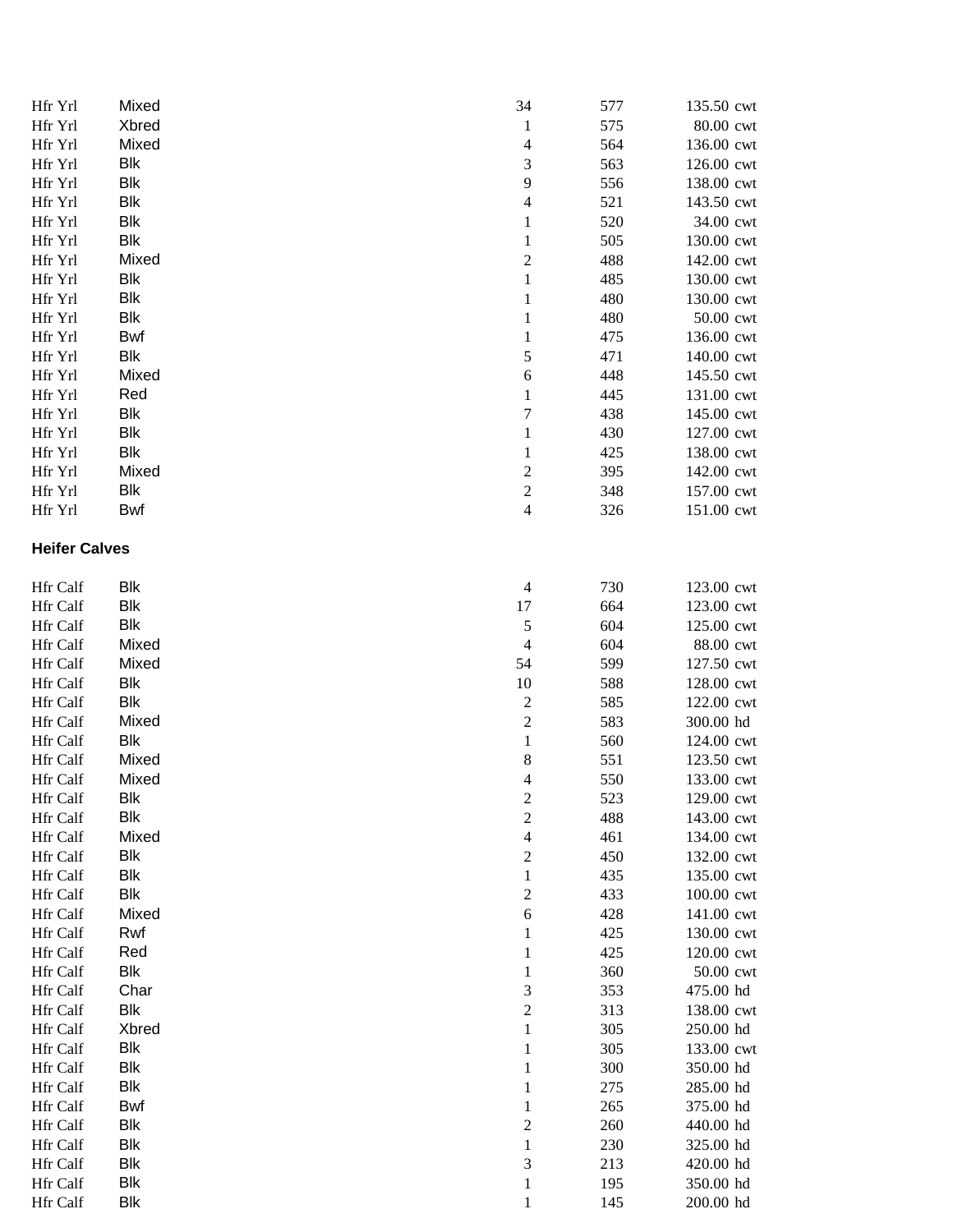| Hfr Calf                             | Rwf        | $\mathbf{1}$                | 125        | 225.00 hd              |
|--------------------------------------|------------|-----------------------------|------------|------------------------|
| Hfr Calf                             | Blk        | $\mathbf{1}$                | 110        | 25.00 hd               |
| Hfr Calf                             | Blk        | $\mathbf{1}$                | 80         | 170.00 hd              |
| <b>Bull Calves</b>                   |            |                             |            |                        |
| <b>Bull Calf</b>                     | Blk        | $\overline{\mathbf{c}}$     | 1258       | 106.00 cwt             |
| <b>Bull Calf</b>                     | Blk        | $\,1$                       | 1070       | 116.00 cwt             |
| <b>Bull Calf</b>                     | Blk        | $\mathbf{1}$                | 955        | 96.00 cwt              |
| <b>Bull Calf</b>                     | Blk        | $\mathbf{1}$                | 775        | 108.00 cwt             |
| <b>Bull Calf</b>                     | Blk        | $\mathbf{1}$                | 735        | 118.00 cwt             |
| <b>Bull Calf</b>                     | Blk        | $\sqrt{2}$                  | 648        | 120.00 cwt             |
| <b>Bull Calf</b>                     | Blk        | $\mathfrak{Z}$              | 555        | 132.50 cwt             |
| <b>Bull Calf</b>                     | Red        | $\,1$                       | 555        | 110.00 cwt             |
| <b>Bull Calf</b>                     | Blk        | $\sqrt{2}$                  | 548        | 137.00 cwt             |
| <b>Bull Calf</b>                     | Blk        | $\sqrt{2}$                  | 498        | 136.00 cwt             |
| <b>Bull Calf</b>                     | Blk        | $\,1$                       | 490        | 138.00 cwt             |
| <b>Bull Calf</b>                     | Xbred      | $\mathbf{1}$                | 485        | 32.00 cwt              |
| <b>Bull Calf</b>                     | Blk        | $\mathfrak s$               | 464        | 147.00 cwt             |
| <b>Bull Calf</b>                     | Blk        | $\mathbf{1}$                | 455        | 146.00 cwt             |
| <b>Bull Calf</b>                     | Xbred      | $\boldsymbol{2}$            | 455        | 91.00 cwt              |
| <b>Bull Calf</b>                     | Blk        | $\sqrt{6}$                  | 440        | 153.00 cwt             |
| <b>Bull Calf</b>                     | Blk        | 6                           | 411        | 153.00 cwt             |
| <b>Bull Calf</b>                     | Hereford   | $\mathbf{1}$                | 395        | 134.00 cwt             |
| <b>Bull Calf</b>                     | Bwf        | $\mathbf{1}$                | 390        | 141.00 cwt             |
| <b>Bull Calf</b>                     | Blk        | $\mathbf{1}$                | 390        | 150.00 cwt             |
| <b>Bull Calf</b>                     | Blk        | $\mathbf{1}$                | 385        | 142.00 cwt             |
| <b>Bull Calf</b>                     | Blk        | $\mathbf{1}$                | 350        | 146.00 cwt             |
| <b>Bull Calf</b>                     | Hereford   | $\mathbf{1}$                | 345        | 90.00 cwt              |
| <b>Bull Calf</b>                     | Mixed      | $\ensuremath{\mathfrak{Z}}$ | 315        | 160.00 cwt             |
| <b>Bull Calf</b>                     | <b>Blk</b> | $\mathfrak{Z}$              | 305        | 560.00 hd              |
| <b>Bull Calf</b>                     | <b>Blk</b> | $\,1$                       | 295        | 147.00 cwt             |
| <b>Bull Calf</b>                     | Mixed      | $\sqrt{2}$                  | 260        | 350.00 hd              |
| <b>Bull Calf</b>                     | Hereford   | $\,1$                       | 245        | 525.00 hd              |
| <b>Bull Calf</b>                     | Blk<br>Blk | $\mathbf{1}$                | 215        | 350.00 hd<br>310.00 hd |
| <b>Bull Calf</b><br><b>Bull Calf</b> | <b>Blk</b> | $\mathbf{1}$                | 215<br>203 | 450.00 hd              |
| <b>Bull Calf</b>                     | <b>Blk</b> | $\sqrt{2}$                  | 200        | 100.00 hd              |
| <b>Bull Calf</b>                     | <b>Blk</b> | $\mathbf{1}$<br>1           | 135        | 200.00 hd              |
| <b>Bull Calf</b>                     | Blk        | 1                           | 105        | 200.00 hd              |
| <b>Bull Calf</b>                     | Mixed      | $\mathbf{1}$                | 55         | 130.00 hd              |
| <b>Bull Calf</b>                     | Mixed      | $\sqrt{2}$                  | 53         | 100.00 hd              |
| <b>Bull Calf</b>                     | Mixed      | 3                           | 3          | 350.00 hd              |
| <b>Bred Heifers</b>                  |            |                             |            |                        |
| <b>Bred Hfr</b>                      | <b>Blk</b> | $\boldsymbol{2}$            | 1023       | 850.00 hd              |
| <b>Pairs</b>                         |            |                             |            |                        |
| Pair                                 | Mixed      | $\mathbf{1}$                | 1620       | 1200.00 pr             |
| Pair                                 | Blk        | 1                           | 940        | 1000.00 pr             |
| Pair                                 | Char       | $\mathbf{1}$                | 700        | 835.00 pr              |
| Pair                                 | Blk        | $\mathbf{1}$                | 550        | 485.00 pr              |
| <b>Cows</b>                          |            |                             |            |                        |
| Cow                                  | Red        | $\mathbf{1}$                | 1600       | 63.00 cwt              |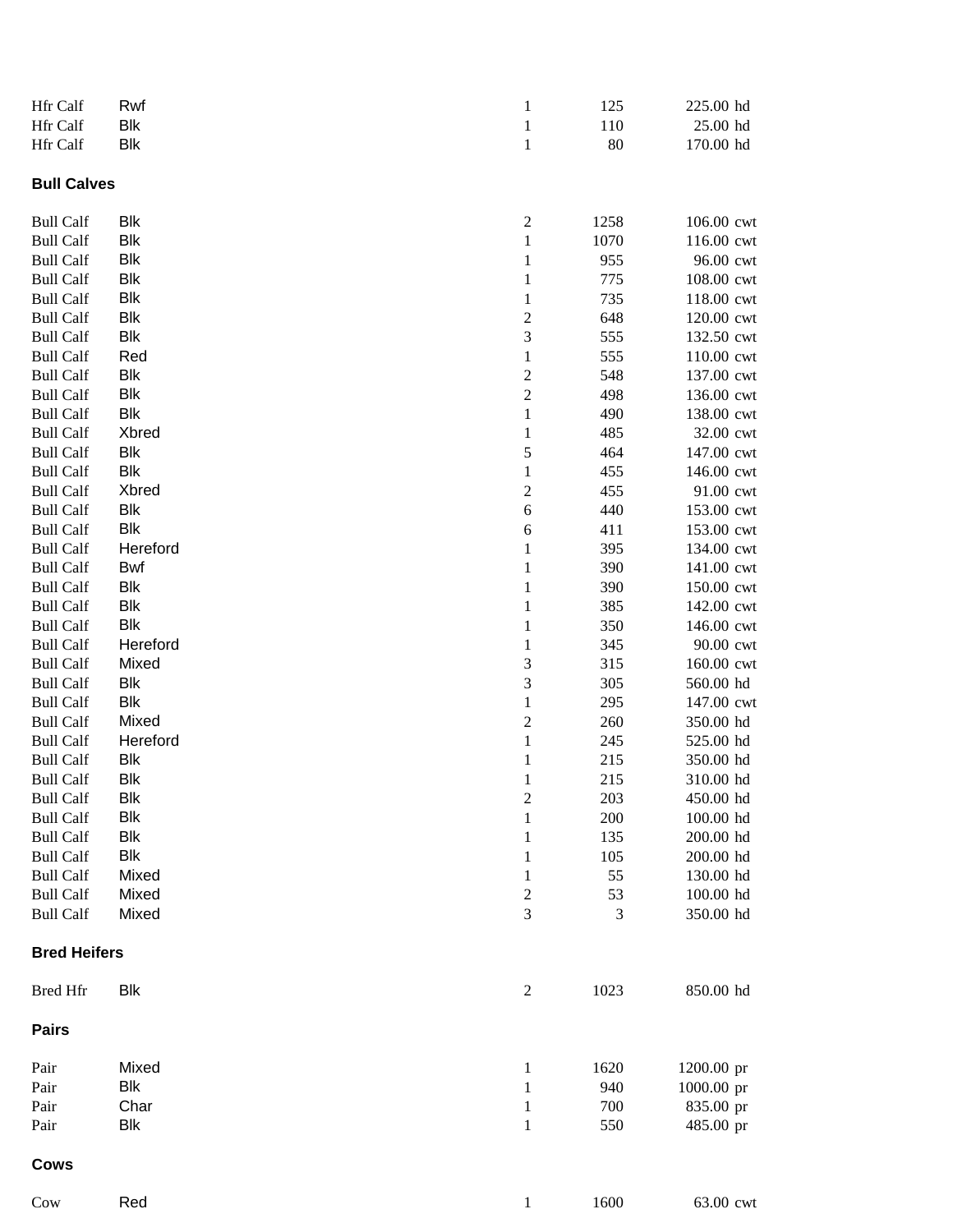| Cow             | Blk        | $\boldsymbol{2}$                 | 1520         | 56.00 cwt              |
|-----------------|------------|----------------------------------|--------------|------------------------|
| Cow             | <b>Blk</b> | $\,1$                            | 1520         | 56.00 cwt              |
| Cow             | <b>Blk</b> | $\mathbf{1}$                     | 1515         | 64.00 cwt              |
| Cow             | Blk        | $\overline{c}$                   | 1515         | 57.50 cwt              |
| Cow             | Mixed      | $\overline{\mathcal{L}}$         | 1439         | 59.50 cwt              |
| Cow             | Char       | $\mathbf{1}$                     | 1430         | 62.00 cwt              |
| Cow             | Blk        | $\overline{c}$                   | 1383         | 59.50 cwt              |
| Cow             | <b>Bwf</b> | $\mathbf{1}$                     | 1380         | 64.00 cwt              |
| Cow             | Blk        | $\mathbf{1}$                     | 1375         | 42.00 cwt              |
| Cow             | Rwf        | $\mathbf{1}$                     | 1360         | 56.00 cwt              |
| Cow             | Bwf        | $\mathbf{1}$                     | 1360         | 62.00 cwt              |
| Cow             | Blk        | 3                                | 1345         | 63.50 cwt              |
| Cow             | Blk        | 1                                | 1340         | 66.00 cwt              |
| Cow             | Mixed      | $\overline{c}$                   | 1325         | 70.00 cwt              |
| $_{\text{Cow}}$ | Blk        | $\,1$                            | 1320         | 65.00 cwt              |
| Cow             | Rwf        | $\mathbf{1}$                     | 1320         | 56.00 cwt              |
| Cow             | <b>Bwf</b> | $\mathbf{1}$                     | 1295         | 61.00 cwt              |
| Cow             | Blk        | $\mathbf{1}$                     | 1285         | 64.00 cwt              |
| Cow             | Bwf        | $\mathbf{1}$                     | 1280         | 63.00 cwt              |
| Cow             | Hereford   | $\mathbf{1}$                     | 1275         | 60.00 cwt              |
| Cow             | Mixed      | 5                                | 1273         | 59.50 cwt              |
| Cow             | <b>Blk</b> | $\mathbf{1}$                     | 1265         | 66.00 cwt              |
| Cow             | Blk        | $\overline{c}$                   | 1255         | 60.00 cwt              |
| Cow             | Bwf        | $\mathbf{1}$                     | 1245         | 65.00 cwt              |
| Cow             | Blk        | $\sqrt{2}$                       | 1228         | 57.50 cwt              |
| Cow             | Blk        | $\mathbf{1}$                     | 1220         | 66.00 cwt              |
| Cow             | Mixed      | $\overline{c}$                   | 1195         | 58.00 cwt              |
| Cow             | Blk        | $\mathbf{1}$                     | 1190         | 59.00 cwt              |
| Cow             | Xbred      | $\mathbf{1}$                     | 1190         | 61.00 cwt              |
| Cow             | Blk        | 1                                | 1190         | 62.00 cwt              |
| Cow             | Red        | $\mathbf{1}$                     | 1190         | 62.00 cwt              |
| Cow             | Mixed      | $\overline{c}$                   | 1188         | 57.50 cwt              |
| Cow             | Blk        | $\mathbf 1$                      | 1175         | 64.00 cwt              |
| Cow             | Blk        | 3                                | 1173         | 58.50 cwt              |
| Cow             | Red        | $\mathbf{1}$                     | 1170         | 48.00 cwt              |
| Cow             | Blk        | $\mathbf{1}$                     | 1165         | 59.00 cwt              |
| Cow             | <b>Blk</b> | 1                                | 1155         | 60.00 cwt              |
| Cow             | Red<br>Blk | $\mathbf{1}$                     | 1155         | 61.00 cwt              |
| Cow             | Blk        | $\overline{4}$                   | 1153         | 53.50 cwt              |
| Cow<br>Cow      | Mixed      | $\mathbf{1}$<br>$\boldsymbol{2}$ | 1150<br>1150 | 55.00 cwt<br>55.00 cwt |
| Cow             | Blk        | 3                                | 1148         | 53.50 cwt              |
| Cow             | Blk        | $\mathbf{1}$                     | 1145         | 1010.00 hd             |
| Cow             | Mixed      | $\overline{\mathbf{c}}$          | 1145         | 58.00 cwt              |
| Cow             | Blk        | $\overline{c}$                   | 1145         | 62.00 cwt              |
| Cow             | <b>Blk</b> | $\mathbf{1}$                     | 1145         | 55.00 cwt              |
| $_{\text{Cow}}$ | Mixed      | 5                                | 1138         | 59.50 cwt              |
| Cow             | <b>Blk</b> | $\sqrt{6}$                       | 1134         | 55.50 cwt              |
| Cow             | Hereford   | $\mathbf{1}$                     | 1130         | 40.00 cwt              |
| Cow             | <b>Blk</b> | $\mathbf{1}$                     | 1130         | 59.00 cwt              |
| Cow             | Red        | 1                                | 1125         | 52.00 cwt              |
| Cow             | <b>Blk</b> | $\mathbf{1}$                     | 1125         | 58.00 cwt              |
| Cow             | Mixed      | $\mathfrak{Z}$                   | 1122         | 65.00 cwt              |
| Cow             | <b>Blk</b> | $\mathbf{1}$                     | 1110         | 57.00 cwt              |
| Cow             | <b>Blk</b> | $\overline{c}$                   | 1105         | 54.00 cwt              |
| Cow             | <b>Blk</b> | 4                                | 1101         | 52.50 cwt              |
| Cow             | Red        | $\mathbf{1}$                     | 1100         | 57.00 cwt              |
| Cow             | Char       | $\mathbf{1}$                     | 1100         | 63.00 cwt              |
|                 |            |                                  |              |                        |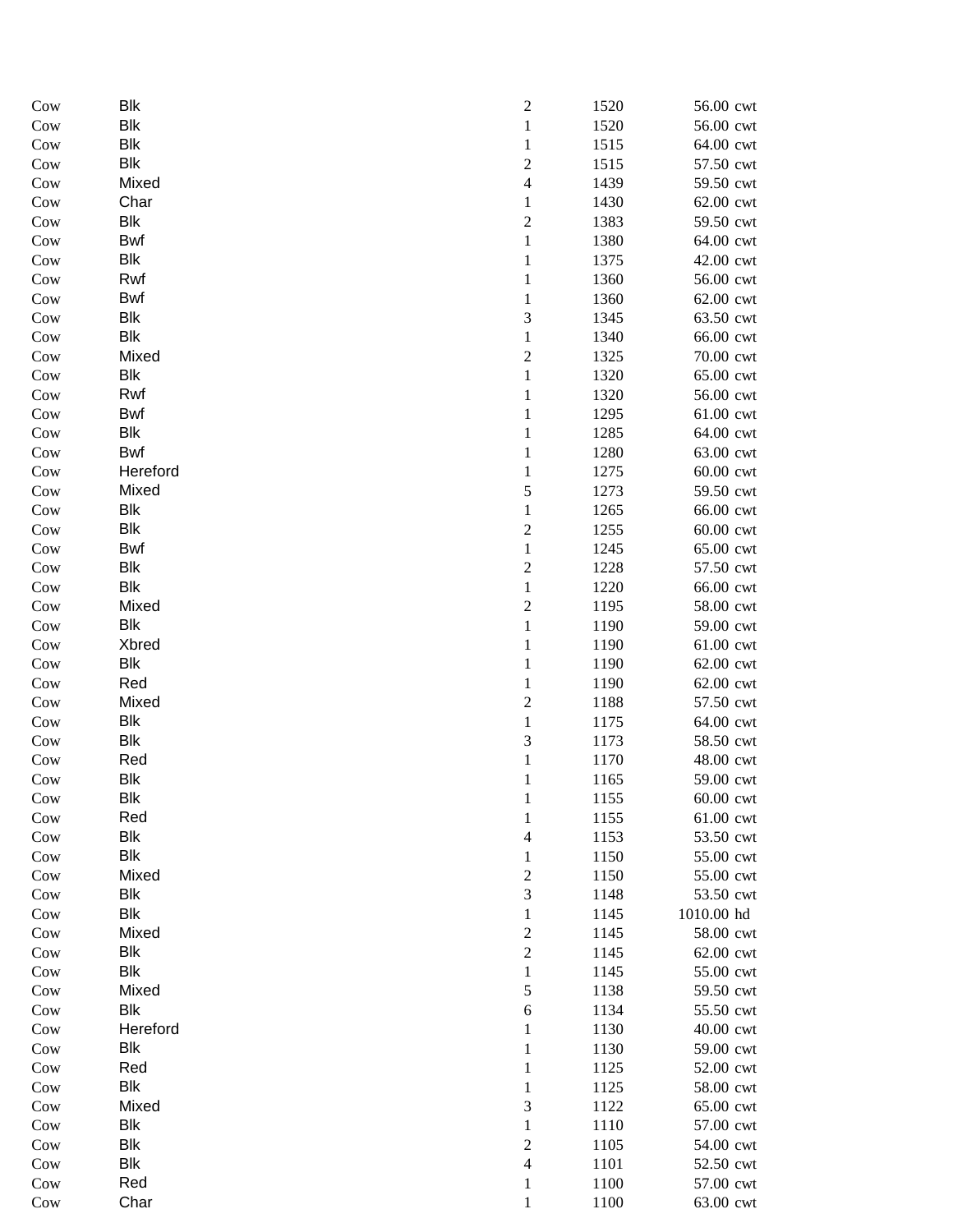| Cow          | Bwf        | $\mathbf{1}$     | 1095 | 64.00 cwt |
|--------------|------------|------------------|------|-----------|
| Cow          | Mixed      | $\overline{c}$   | 1073 | 53.50 cwt |
| Cow          | <b>Blk</b> | $\,1$            | 1065 | 52.00 cwt |
| Cow          | <b>Blk</b> | $\sqrt{2}$       | 1060 | 58.00 cwt |
| Cow          | Mixed      | $\sqrt{2}$       | 1058 | 54.00 cwt |
| Cow          | Red        | $\mathbf{1}$     | 1055 | 58.00 cwt |
| Cow          | Blk        | $\boldsymbol{7}$ | 1049 | 52.50 cwt |
| Cow          | Blk        | $\mathbf{1}$     | 1045 | 54.50 cwt |
| Cow          | Rwf        | $\mathbf{1}$     | 1040 | 55.00 cwt |
| Cow          | Blk        | $\mathbf{1}$     | 1040 | 67.00 cwt |
| Cow          | Bwf        | $\mathbf{1}$     | 1035 | 850.00 hd |
| Cow          | Mixed      | $\overline{c}$   | 1025 | 64.00 cwt |
| Cow          | Blk        | $\,1$            | 1020 | 52.00 cwt |
| Cow          | Red        | 3                | 1017 | 52.50 cwt |
| Cow          | <b>Blk</b> | $\,1$            | 1015 | 45.00 cwt |
| Cow          | Mixed      | $\overline{2}$   | 1010 | 61.00 cwt |
| Cow          | Bwf        | $\,1$            | 1010 | 59.00 cwt |
| Cow          | <b>Blk</b> | $\mathbf{1}$     | 1010 | 49.50 cwt |
| Cow          | Hereford   | $\mathbf{1}$     | 1005 | 56.00 cwt |
| Cow          | Red        | 3                | 1005 | 52.50 cwt |
| Cow          | Red        | 1                | 1000 | 800.00 hd |
| Cow          | Blk        | 1                | 995  | 52.00 cwt |
| Cow          | Blk        | 5                | 990  | 56.50 cwt |
| Cow          | Blk        | 1                | 990  | 750.00 hd |
| Cow          | Red        | $\mathbf{1}$     | 975  | 56.00 cwt |
| Cow          | Blk        | 3                | 975  | 50.00 cwt |
| Cow          | Bwf        | $\mathbf{1}$     | 965  | 56.00 cwt |
| Cow          | Blk        | $\mathbf{1}$     | 965  | 3.00 cwt  |
| Cow          | Blk        | $\mathbf{1}$     | 955  | 54.00 cwt |
| Cow          | Mixed      | 7                | 953  | 46.50 cwt |
| Cow          | Mixed      | $\sqrt{2}$       | 953  | 51.50 cwt |
| Cow          | <b>Blk</b> | $\sqrt{2}$       | 950  | 52.50 cwt |
| Cow          | Mixed      | $\overline{c}$   | 945  | 54.00 cwt |
| Cow          | <b>Blk</b> | $\,1$            | 945  | 55.00 cwt |
| Cow          | <b>Blk</b> | $\overline{c}$   | 930  | 62.00 cwt |
| Cow          | <b>Blk</b> | $\,1$            | 905  | 54.00 cwt |
| Cow          | Blk        | 1                | 895  | 56.00 cwt |
| Cow          | Red        | 1                | 890  | 750.00 hd |
| Cow          | Xbred      | 1                | 855  | 49.00 cwt |
| Cow          | Mixed      | 4                | 809  | 41.00 cwt |
| Cow          | <b>Blk</b> | 1                | 805  | 45.00 cwt |
| Cow          | <b>Blk</b> | 1                | 795  | 61.00 cwt |
| Cow          | Blk        | 1                | 775  | 47.00 cwt |
| Cow          | Blk        | $\mathbf{1}$     | 770  | 46.00 cwt |
| Cow          | Xbred      | $\mathbf{1}$     | 695  | 59.00 cwt |
| <b>Bulls</b> |            |                  |      |           |
| Bull         | Red        | $\mathbf{1}$     | 2045 | 94.00 cwt |
| Bull         | Hereford   | 1                | 1900 | 94.00 cwt |
| <b>Bull</b>  | <b>Blk</b> | 1                | 1875 | 93.00 cwt |
| <b>Bull</b>  | Blk        | 1                | 1825 | 97.00 cwt |
| <b>Bull</b>  | Blk        | 1                | 1810 | 96.00 cwt |
| Bull         | Blk        | $\mathbf{1}$     | 1715 | 93.00 cwt |
| Bull         | Hereford   | $\boldsymbol{2}$ | 1673 | 86.50 cwt |
|              |            |                  |      |           |
| Bull         | <b>Blk</b> | $\mathbf{1}$     | 1600 | 87.00 cwt |